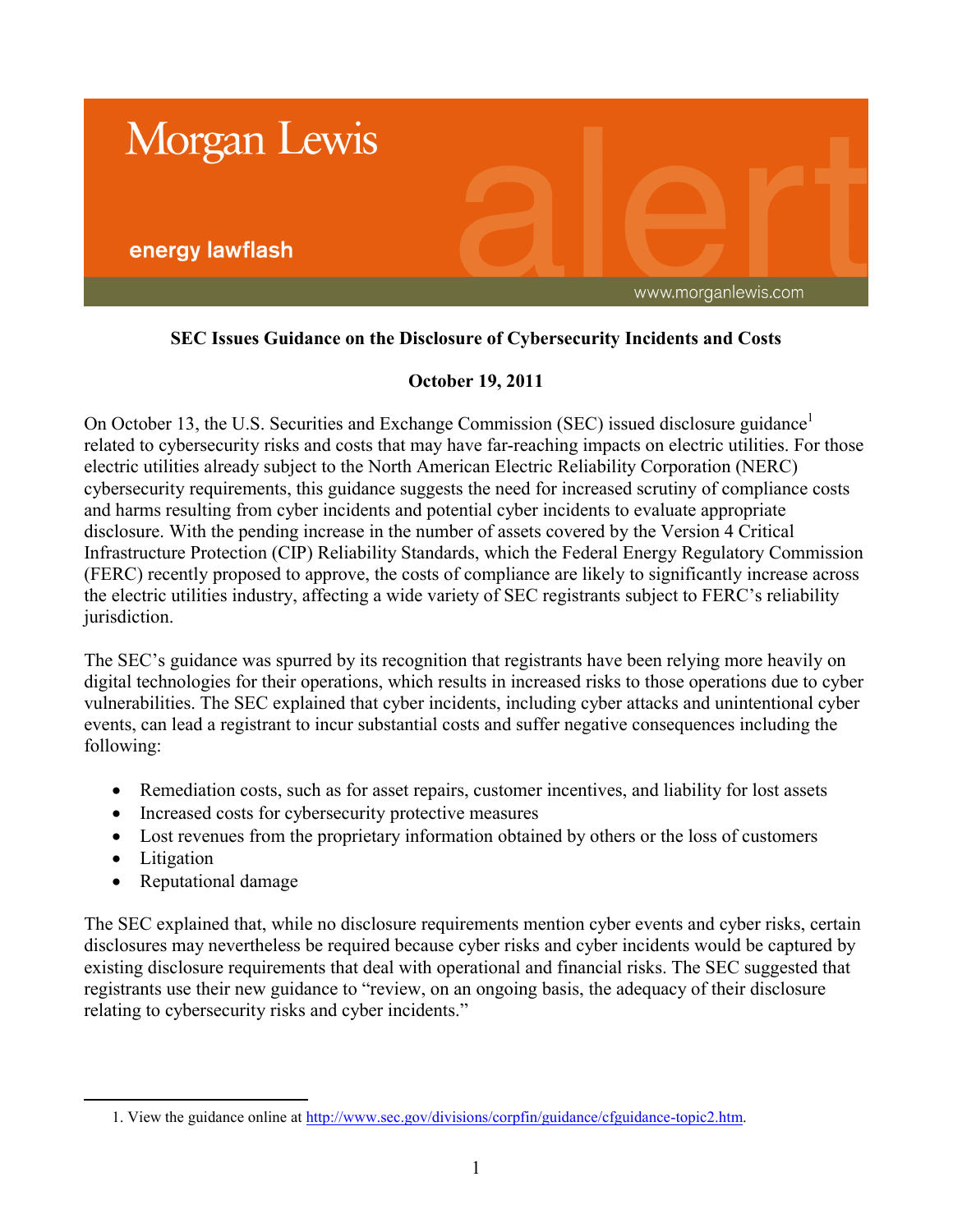## *Risk Factors*

First, registrants are expected to disclose cyber incident risks if such risks are among the factors that make a particular investment risky or speculative. Such disclosures should include the nature of the material risks and the impact of each risk on the registrant. The SEC offered the following as examples of appropriate disclosures:

- Business characteristics that create material cybersecurity risks, with potential costs and consequences
- Outsourcing that creates cybersecurity risks, and how those risks are addressed
- Cyber incidents experienced by the registrant, with costs and consequences of those incidents
- Risks for cyber incidents that may remain undetected for a lengthy period of time
- Relevant insurance coverage

In addition, the SEC explained, past cyber incidents may need to be discussed to place the risk discussion in context, including a description of any specific attacks and the costs and consequences from such attacks.

# *Management's Discussion and Analysis (MD&A) of Financial Condition and Results of Operations*

Second, the SEC explained that cybersecurity risks and cyber incidents should be addressed in a registrant's MD&A if the costs and consequences of the risks and incidents "represent a material event, trend, or uncertainty that is reasonably likely to have a material effect" on the operations or the financial condition of the registrant. If it is "reasonably likely" that reductions in revenue, cyber protection costs, litigation, or the like will occur, those outcomes should be discussed. Similarly, even if no harm occurred, but cyber protections were materially increased as a result of a cyber incident, those costs should be disclosed. Presumably, this disclosure would be necessary only if material.

## *Description of Business*

Third, the SEC explained that cyber incidents that "materially affect" a registrant's products, services, client relationships, and the like should be disclosed in the "Description of Business." For example, a cyber incident that threatens the viability of a new product that a registrant is developing may need to be discussed.

## *Legal Proceedings*

Fourth, the SEC explained that litigation resulting from a cyber incident may need to be disclosed if the litigation is material.

## *Financial Statement Disclosures*

Fifth, the SEC discussed financial statement disclosures, and explained that cybersecurity risks and cyber incidents could affect financial statements in several ways. Prior to a cyber incident, substantial costs may be incurred to protect against cyber incidents. For electric utilities, this might include the costs for compliance with mandatory CIP Reliability Standards as well as other corporate cybersecurity measures.